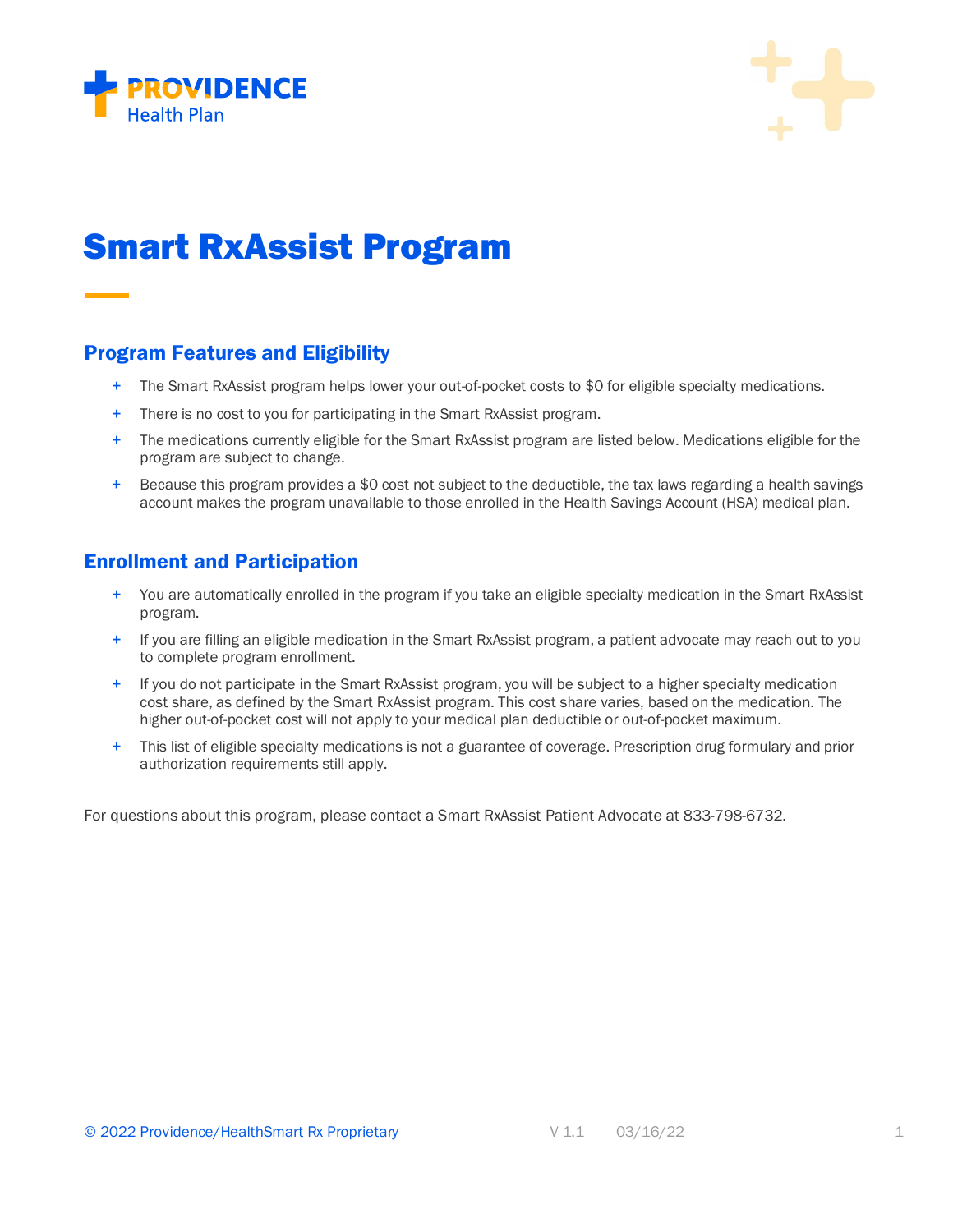



SmartRx Assist Program - Eligible Specialty Medications as of 4/1/2022 Note: Medications eligible for the program are subject to change.

## $\blacktriangle$

Actemra **Acthar Gel** Adempas Afinitor Alecensa Alunbrig Apokyn Aubagio Austedo Avonex

## B

**Balversa** Benlysta **Berinert Betaseron Bosulif Braftovi** 

## C

Cabometyx Calquence Cayston Cerdelga Cimzia Cinryze Copaxone Copiktra Cosentyx Cotellic Cutaquig Cuvitru

D

Daurismo Dimethyl Fumarate Dupixent

## Е

Emflaza Enbrel Epclusa Epidiolex Erivedge Erleada Esbriet Exjade Extavia

## F

Farydak Fasenra Firazyr Forteo Fulphila

## G

Galafold Gattex Genotropin Gilenya Gilotrif Glatiramer Glatopa Gleevec Granix

## н

Haegarda Harvoni Hemlibra Hizentra Humatrope Humira Humira (CF) Hyqvia

## п

Ibrance **Iclusig** Idhifa **Ilaris** Imbruvica Increlex Ingrezza Inlyta Inrebic Iressa

## J

Jadenu Jakafi Jynarque

## K

Kalydeco Keveyis Kevzara Kineret Kisgali Korlym Kuvan

## L

Ledipasvir/Sofosbuvir Lenvima Letairis Lonsurf Lorbrena Lynparza

## M

Mavyret Mayzent Mekinist Mektovi Myalept

## N

Natpara Nerlynx Neulasta Neupogen Nexavar Ninlaro Nivestym Norditropin Northera Nubega Nucala